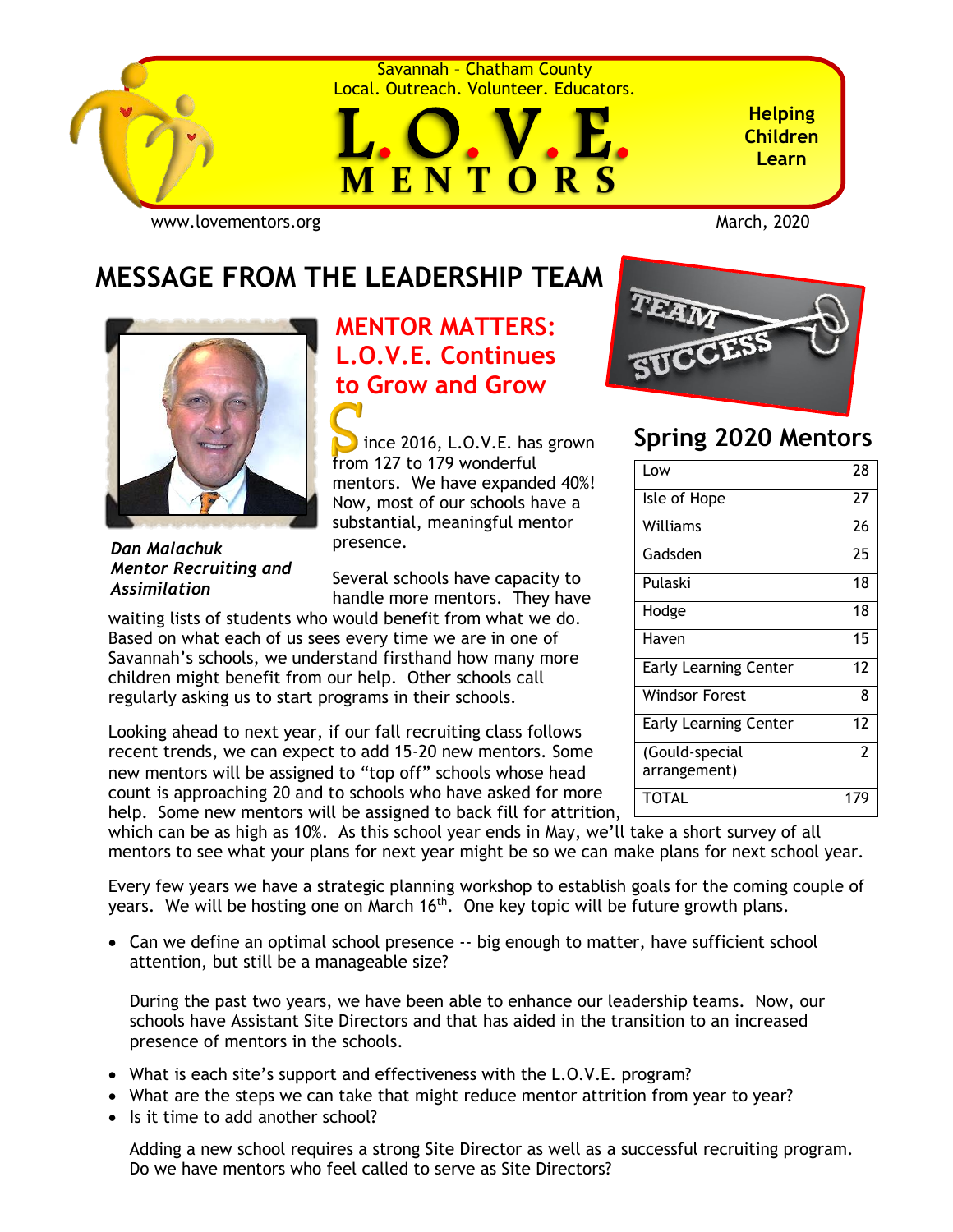### **HOW CAN YOU HELP?**

- Would you be willing to help L.O.V.E. as a Site Director or an Assistant?
- Help us with our recruiting efforts?



Think of how you were "recruited" to L.O.V.E. When we ask our new recruits, we learn that many have read about us in *TWATL* or a church newsletter; some find us through our website; many more know someone who is a mentor and that mentor encouraged them to give it consideration. Do you know someone who would find that being a mentor is just what they need in their life at this time? Let's encourage them to check out the website and see if they would like to have a talk about what they might do and the impact they might have -- Helping Children Learn.

SPRING VACATION **Pring** AHEAD <u>reak</u> School is closed the week of March 16<sup>th.</sup>



*by: Carol Brown and Callie Ryan Camp Directors*

 very summer L.O.V.E. offers camp scholarships to L.O.V.E. students and their siblings. This opportunity offers a safe, fun and structured experience for our children. Last summer we sent over 85 children to camp.

Each of our schools has a mentor that has volunteered to be the camp coordinator for that school. Callie Ryan and Carol Black are the Camp Directors for the whole program. They communicate with the camps and submit the applications.

Starting the week of March 23<sup>rd</sup>, mentors will give their mentees an invitation for a camp scholarship along with a description of the camps we partner with. These are sent home in the student's homework folder. Parents and students select their camp preference and request an application to that camp. The school's camp coordinator sends an application home with the student who must return it by April 29th.

Mentors are encouraged to talk enthusiastically to their students about the camps and the scholarship that we provide.

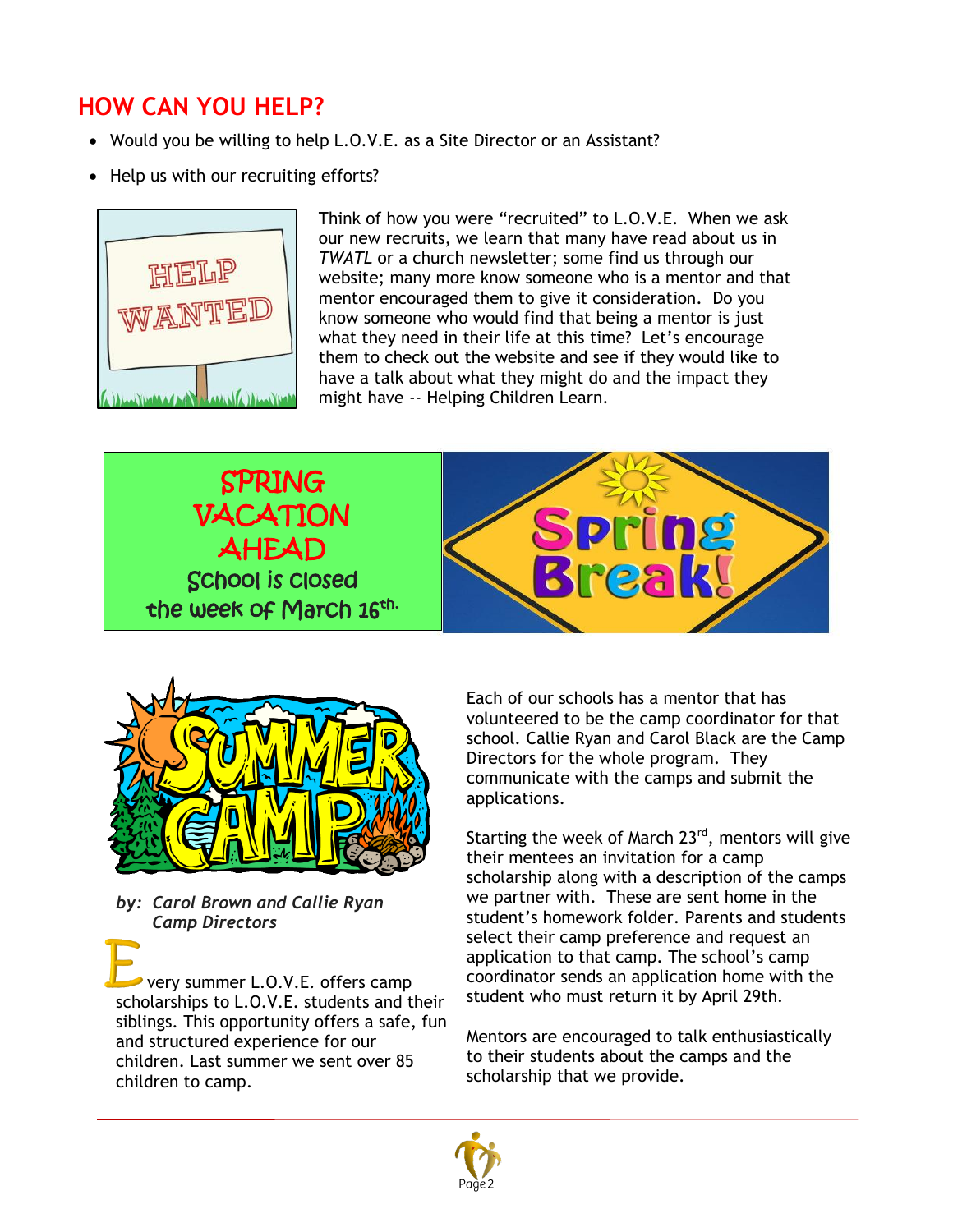### **TIPS FOR TUTORS Here is a phonics game for early elementary level**



*By: Catherine Ruhl Training Co-Chair*

**The Plastic Egg Game**



 urchase some plastic eggs that come apart. Put a random number of pennies, or beads in several of the eggs. Have a scoresheet, pencil and blank pieces of paper ready for flash cards.

Mentor mentions that today's game is about word families such as "ake". Invite the student to open up an egg and count the number of items in the egg.

If the student has 4 items in the egg, he/she is then to name 4 words such as **cake, make, bake, lake** that are in that word family. Set up a scoring sheet and keep track of the total number of words. Mentor then transfers the "ake" words to flashcards and at the end of the game reviews the cards. Give bonus points to the student if he/she exceeds the number of words required.

Next, Mentor selects a word family and takes a turn. Mentor makes flash cards of his/her new words. (Children then learn more difficult

words and can actively interact with the mentor). Take the time to explain the meaning of any word mentee is unsure of.

**The 37 most common word families in English are:**  ack, ain, ake, ale, all, ame, an, ank, ap, ash, at, ate, aw, ay, eat, ell, est, ice, ick, ide, ight, ill, in, ine, ing, ink, ip, it, ock, oke, op, ore, ot, uck, ug, ump, unk.

This simple game could also be expanded to include:

- 1. Words that begin or end with a "p"/or any letter and make flash cards.
- 2. Words with a short a vowel or a long e vowel or whatever vowel sounds being learned.
- 3. Words with blends. The most common 2 letter consonant **blends** are: bl, cl, fl, gl, pl, sl, br, cr, dr, fr, gr, pr, tr, sc, sk, sm, sn, sp, st, sw, and tw.





**Our website continues to be updated and there are several links to give mentors creative ideas on how to help their students. Topics include "How to Help a Struggling Reader" and "How to Use Sight Words."** 

**Go to our website and click on: MENTOR TOOLS, and find information on reading, math and general information: <https://www.lovementors.org/resources>**